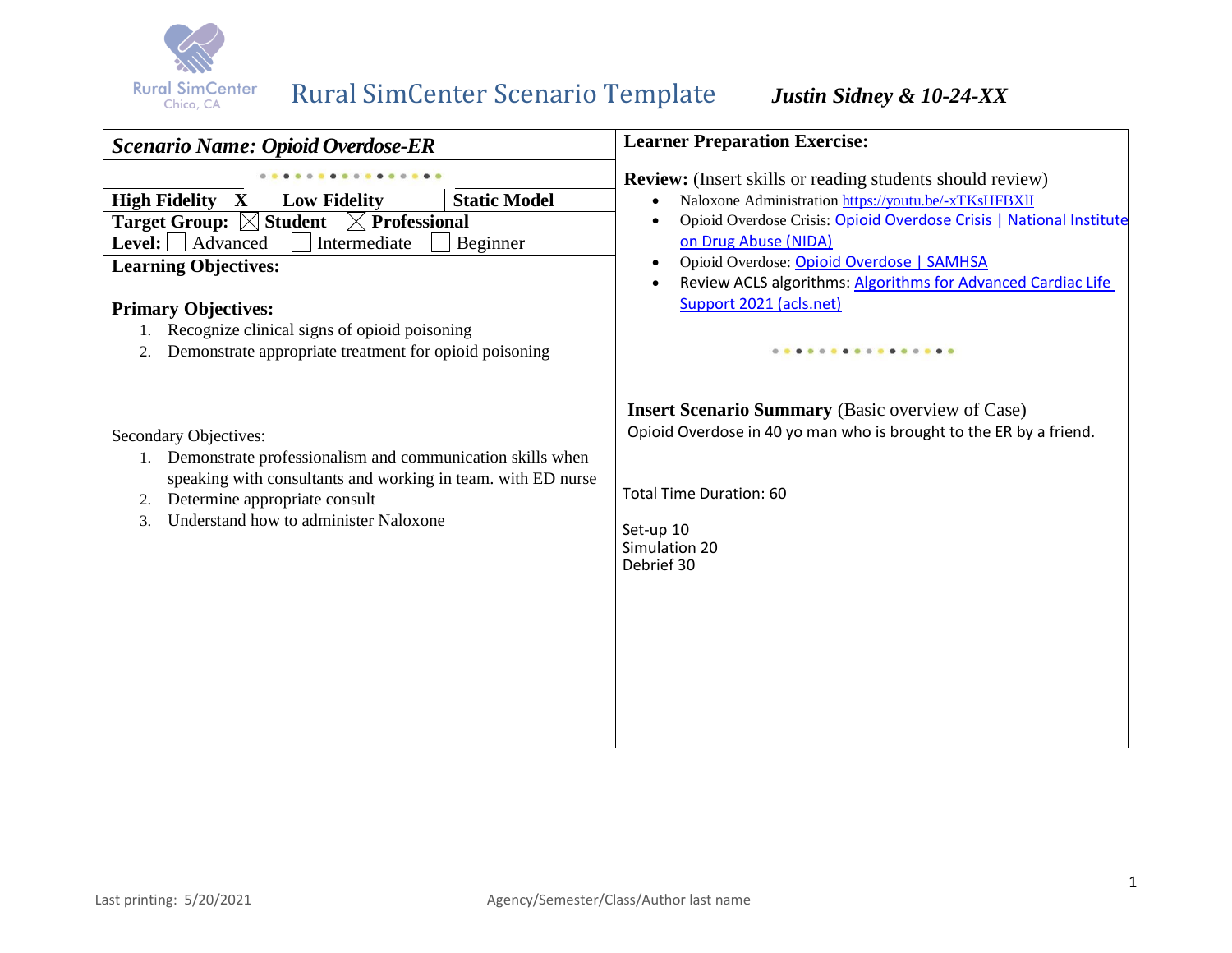

# **Initial Subjective Data:**

### **Background Information:**

40-year-old man found unconscious at a bar after work. According to his work colleagues, he was in his usual state of health today. They do not know of any medical problems. He and his colleagues went to a bar to celebrate a new account. He had "a beer" at the bar and went outside. They found him slumped over on the sidewalk. His colleagues called 911 and help arrived in 2-3 minutes. EMS transport time was approximately 3 minutes.

### **Past History:**

Unknown

**.**

### **Presenting History:**

EMS reports that the patient was found by coworkers-no drug paraphernalia at scene. Transport to hospital was 2-3 minutes. Patient was somnolent and difficult to arouse. Due to short transport time, no drugs were given. Patient arrives on O2 via nasal cannula.

From co-worker: No more additional information other than it is thought the patient has a drug problem and has seemed depressed.

### **Patient Description and Image**

**Name Justin Sidney Age 40 yo B.D. 10-24-XX Gender Male Weight 165 Height 69" Allergies NKDA**

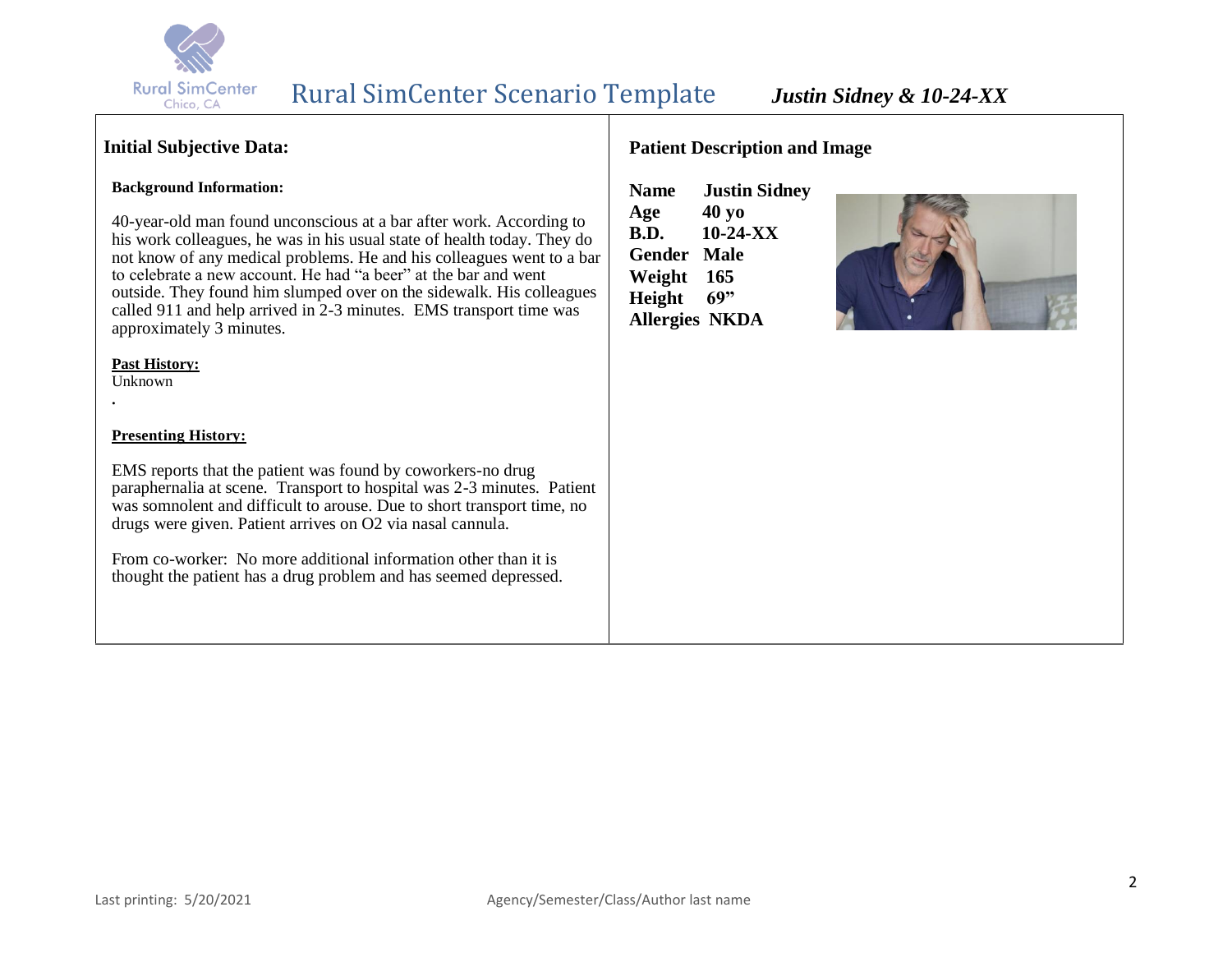# *Scenario: Justin Sidney 10-24-XX*

| <b>Supplies</b>                                                                                                                                                                                                                                                                                                                     | <b>Set-up Notes:</b> What is needed for the patient (simulator/actor) and<br>what is needed for the patient room?                                                                                                                                                                                                             |
|-------------------------------------------------------------------------------------------------------------------------------------------------------------------------------------------------------------------------------------------------------------------------------------------------------------------------------------|-------------------------------------------------------------------------------------------------------------------------------------------------------------------------------------------------------------------------------------------------------------------------------------------------------------------------------|
| <b>IV Set Up</b><br>Saline Lock $\boxtimes$ IV $\boxtimes$ IV Pump<br>Second IV<br>Fluid Type: Normal Saline<br>Infusion Rate: 120 ml/hour<br>Tubing: Standard<br>.<br>Med Dispense List (Other meds to be set up by instructor)<br>(Only list meds to be accessed through med dispense)                                            | $\Box$ ICU<br>$\boxtimes$ Emergency<br>Medical<br><b>Setting:</b><br>Surgery/OR Out-Patient Other<br><b>Monitor Setup:</b><br>$\boxtimes$ Primary ECG $\boxtimes$ Secondary ECG<br>$\boxtimes$ Pulse<br>$\boxtimes$ Respiratory Rate $\boxtimes$ B/P $\boxtimes$ SPO2 $\Box$ Temp<br>CO <sub>2</sub><br><b>Other Settings</b> |
| <b>Medication List</b><br>1. Naloxone 4mg<br>2.<br>3.<br>4.<br>5.<br>6.                                                                                                                                                                                                                                                             | <b>Moulage:</b><br><b>Patient Actors Requested:</b><br>Friend                                                                                                                                                                                                                                                                 |
| <b>Equipment:</b><br>$\boxtimes$ Nasal Cannula $\boxtimes$ O2 Mask $\boxtimes$ Non-Rebreather<br>$\boxtimes$ PPE (goggles, gloves, etc) $\boxtimes$ Penlight $\boxtimes$ Crash Cart<br>EMR Thermometer $\boxtimes$ Accucheck $\Box$ NG Tube<br>Suction $\Box$ Chest Tube $\Box$ Other<br>Please Describe Additional Equipment Needs | Age 40<br>Gender: Male or female<br><b>Clothing: Street Clothes</b><br><b>Relationship to Patient: Colleague</b><br>Paperwork*<br>Physician Orders Chart Lab Reports<br>* Attach Reports to the file                                                                                                                          |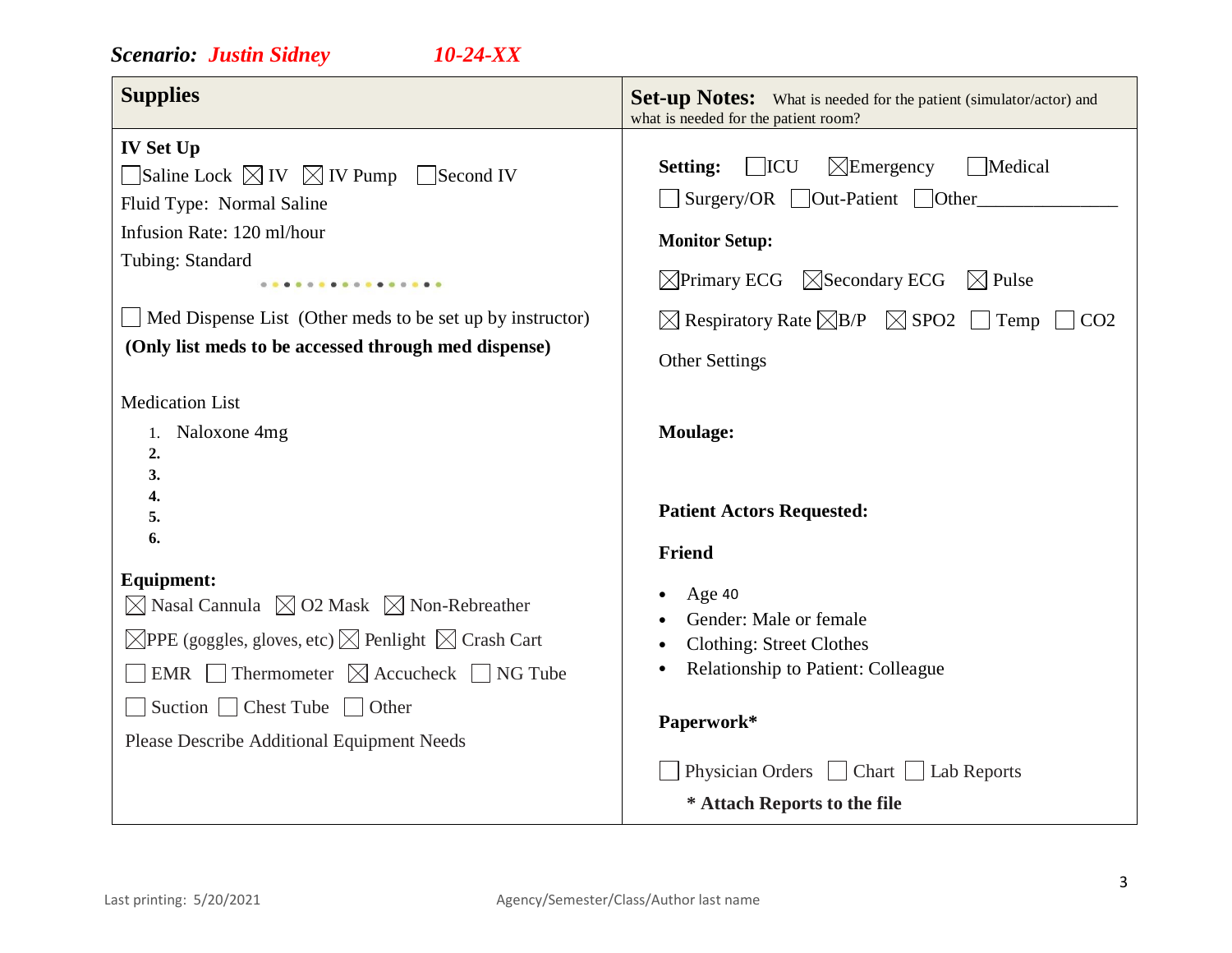# *Scenario: Justin Sidney 10-24-XX*

**Scenario Progression:** Admission Information

| <b>Initial State: Frame 1</b>                                                                                                                                                                                                                                                                     |                  | <b>Initial Patient History</b> |                                           |
|---------------------------------------------------------------------------------------------------------------------------------------------------------------------------------------------------------------------------------------------------------------------------------------------------|------------------|--------------------------------|-------------------------------------------|
| <b>Vital Signs</b>                                                                                                                                                                                                                                                                                |                  | <b>Body System Assessment</b>  | <b>Patient Finding</b>                    |
| Cardiac Rhythm: Sinus                                                                                                                                                                                                                                                                             |                  | • Neurological/Sensory         | Pupils constricted-Drowsy-arouses to pain |
| Pulse: 60                                                                                                                                                                                                                                                                                         |                  | $\bullet$ Cardiac              | Borderline bradycardia                    |
| <b>Respiratory Rate: 8</b>                                                                                                                                                                                                                                                                        |                  | • Pulmonary                    | <b>Bradypneic</b>                         |
| Blood Pressure: 100/60                                                                                                                                                                                                                                                                            |                  | • Musculoskeletal              | No trauma                                 |
| SPO2: 88%                                                                                                                                                                                                                                                                                         |                  | • Gastrointestinal             | Decrease BS                               |
| Temp: 36.7                                                                                                                                                                                                                                                                                        |                  | • Genitourinary                |                                           |
| Expected actions w/in 3 minutes:                                                                                                                                                                                                                                                                  |                  | • Skin/Wound                   | No needle marks                           |
| Establish safety net (IV, oxygen, cardiac monitor, two large<br>bore IVs, draw blood for labs)<br>Provide supplemental oxygen<br>$\bullet$<br>Cardiac monitor<br>٠<br>NS IV bolus; ECG<br>$\bullet$<br>Finger stick glucose = $108 \text{ mg/dL}$ ; diagnostics should be<br>ordered by this time |                  | • Vocal Complaint              | unresponsive                              |
| Correct Action: Naloxone 0.1-0.4<br>mg IV, IM, or nasally; ideally, if<br>peripheral venous access has been<br>established, IV administration preferred                                                                                                                                           | Move to Frame: 2 | • Initial Lab/Diagnostics      | Diagnostic labs ordered                   |
| Wrong Action: Team Fails to<br>administer Naloxone within 3<br>minutes                                                                                                                                                                                                                            | Move to Frame: 3 |                                | Finger Stick: Glucose 108                 |

. . . . . . . . . . . . . . . . .

Facilitator Notes: Patient presents drowsy and difficult to arouse. After hearing of possible drug use team should initiate Naloxone treatment. After Naloxone patient volunteers he took "pain" pills with suicidal intent.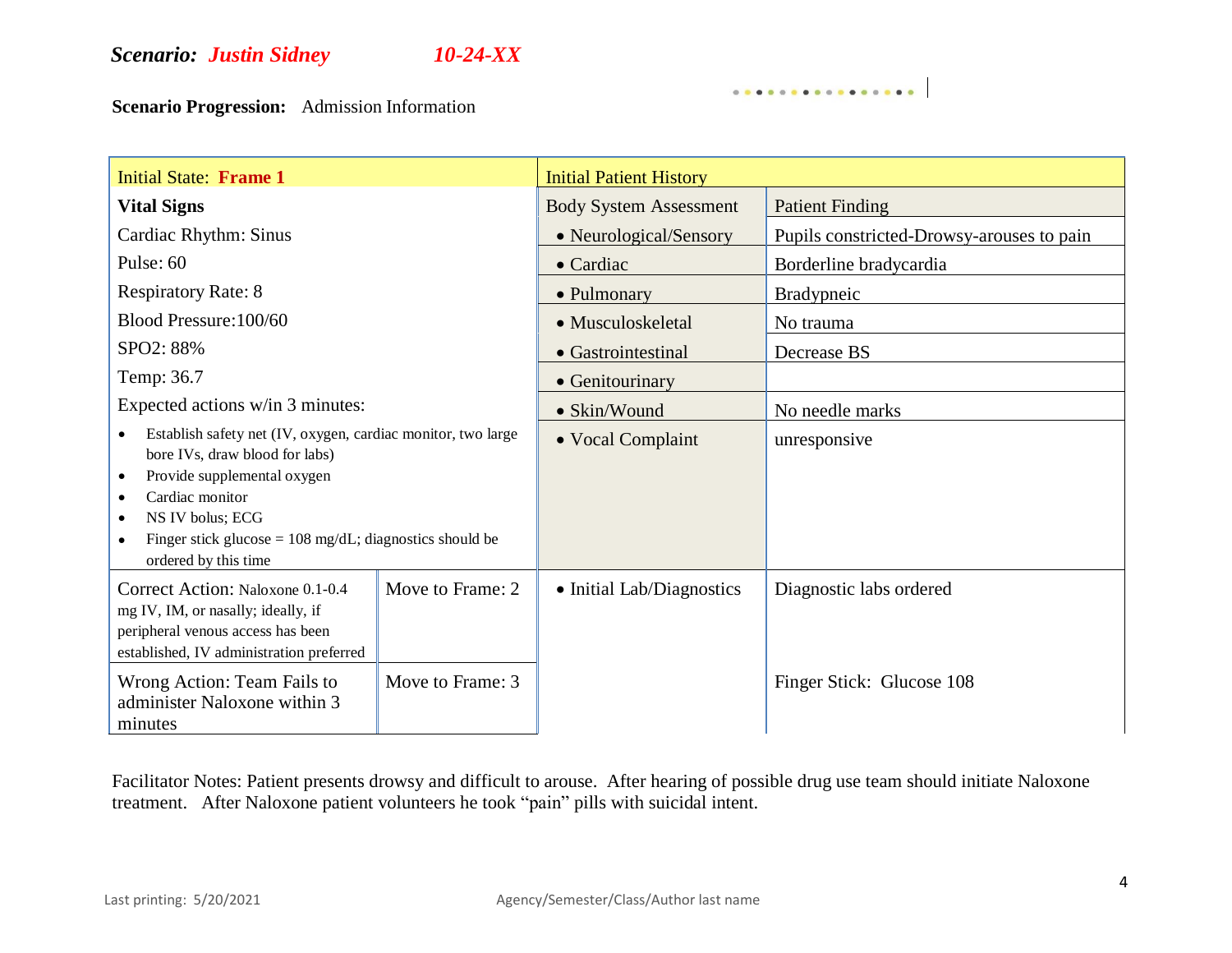| <b>Frame 2-Improved</b>                                                                   |                    | <b>Change in Patient Condition</b> |                                                                                                          |
|-------------------------------------------------------------------------------------------|--------------------|------------------------------------|----------------------------------------------------------------------------------------------------------|
| <b>Vital Signs</b>                                                                        |                    | <b>Body System Assessment</b>      | <b>Patient Finding</b>                                                                                   |
| Cardiac Rhythm: Sinus Rhythm                                                              |                    | • Neurological/Sensory             | Agitated, belligerent                                                                                    |
| Pulse: 72                                                                                 |                    | • Cardiac                          |                                                                                                          |
| <b>Respiratory Rate: 10</b>                                                               |                    | • Pulmonary                        |                                                                                                          |
| Blood Pressure: 110/74<br>SPO2: 94% on high flow nasal cannula<br><b>Correct Actions:</b> |                    | • Musculoskeletal                  |                                                                                                          |
|                                                                                           |                    | • Gastrointestinal                 |                                                                                                          |
|                                                                                           |                    | • Genitourinary                    |                                                                                                          |
| Naloxone Drip<br>Transfer to ICU<br><b>Behavioral Health Consult</b>                      |                    | • Skin/Wound                       |                                                                                                          |
|                                                                                           |                    | • Vocal Complaint                  | Why am I here-why did you save me?                                                                       |
| Correct Action : ICU transfer                                                             | Move to Frame: END | • New Lab Reports                  |                                                                                                          |
| Wrong Action: Send home                                                                   | Move to Frame: 3   |                                    | UA Tox Screen positive for opiates. Chest<br>X-ray and CT scan of head: Normal                           |
|                                                                                           |                    |                                    | ECG: Sinus Brady, 57, normal intervals<br>and axis, no ischemic changes.                                 |
|                                                                                           |                    |                                    | CBC: WBC 11,700/mm3<br>Hemoglobin 14.2 g/dL, Hematocrit 43.2%<br>Platelets 297,000/mm3                   |
|                                                                                           |                    |                                    | CHEM: Sodium 142 mEq/L, Potassium 3.9<br>mEq/L, Glucose 122 mg/dL, BUN 18<br>mg/dL, Creatinine 1.1 mg/dL |

### **Facilitator Notes:**

Opioid overdose managed with naloxone. Because opioids have a longer half-life than naloxone, this gentleman is a candidate for a naloxone drip. It is common for patients who are experiencing opioid withdrawal to become belligerent and combative. Precautions should be made to avoid danger to staff. A psychiatric consult should be scheduled and patient monitored in ICU.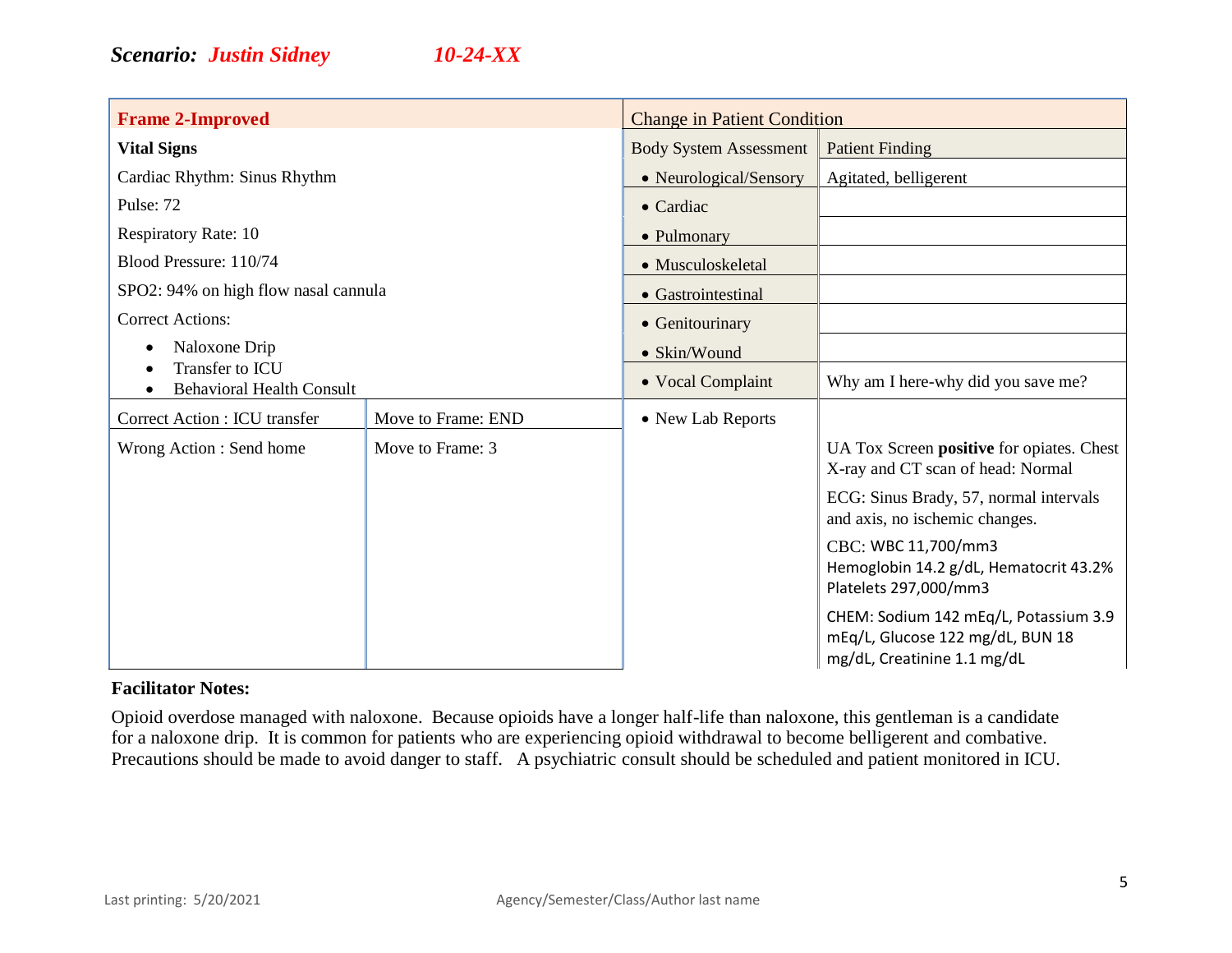| <b>Frame 3</b>                                              |                    | <b>Change in Patient Condition</b> |                        |
|-------------------------------------------------------------|--------------------|------------------------------------|------------------------|
| <b>Vital Signs</b>                                          |                    | <b>Body System Assessment</b>      | <b>Patient Finding</b> |
| Cardiac Rhythm: PEA                                         |                    | • Neurological/Sensory             |                        |
| Pulse: 0                                                    |                    | $\bullet$ Cardiac                  |                        |
| <b>Respiratory Rate: 0</b>                                  |                    | • Pulmonary                        |                        |
| <b>Blood Pressure: 0</b>                                    |                    | • Musculoskeletal                  |                        |
| SPO2:0                                                      |                    | • Gastrointestinal                 |                        |
|                                                             |                    | • Genitourinary                    |                        |
| Actions: Because bradycardia resulting from opioid overdose |                    | $\bullet$ Skin/Wound               |                        |
| was not addressed—patient moves into PEA.                   |                    | • Vocal Complaint                  |                        |
| <b>Correct Action: Follow ACLS</b><br>PEA algorithm         | Move to Frame: END | • Initial Lab/Diagnostics          |                        |
| Wrong Action                                                | Move to Frame:     |                                    |                        |

**Facilitator Notes:** Because opioid overdose was not treated quickly the patient moved into Cardiac Arrest with Pulseless Electrical Activity—students should follow the ACLS PEA algorithm.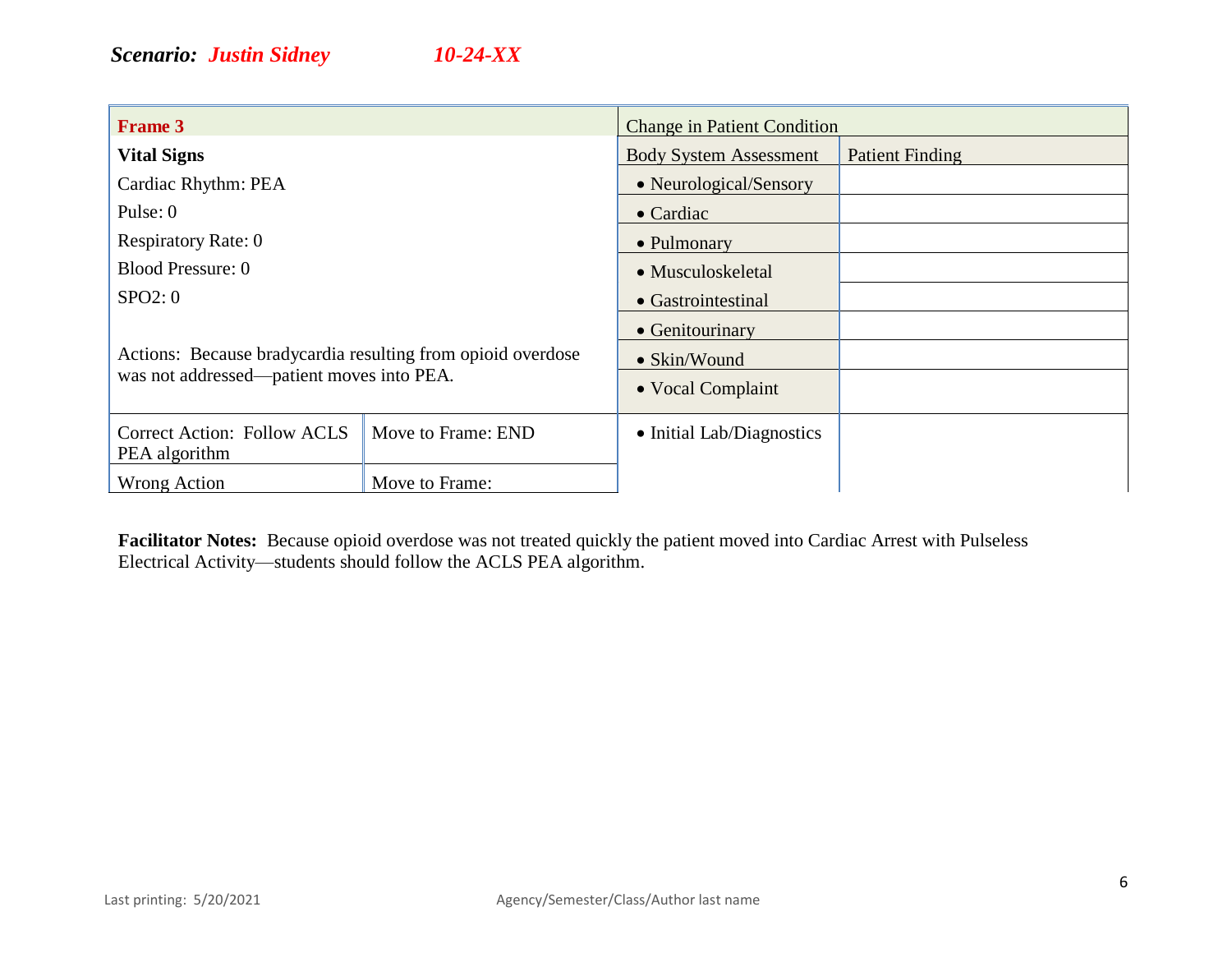**Scenario Progression Algorithm:** 

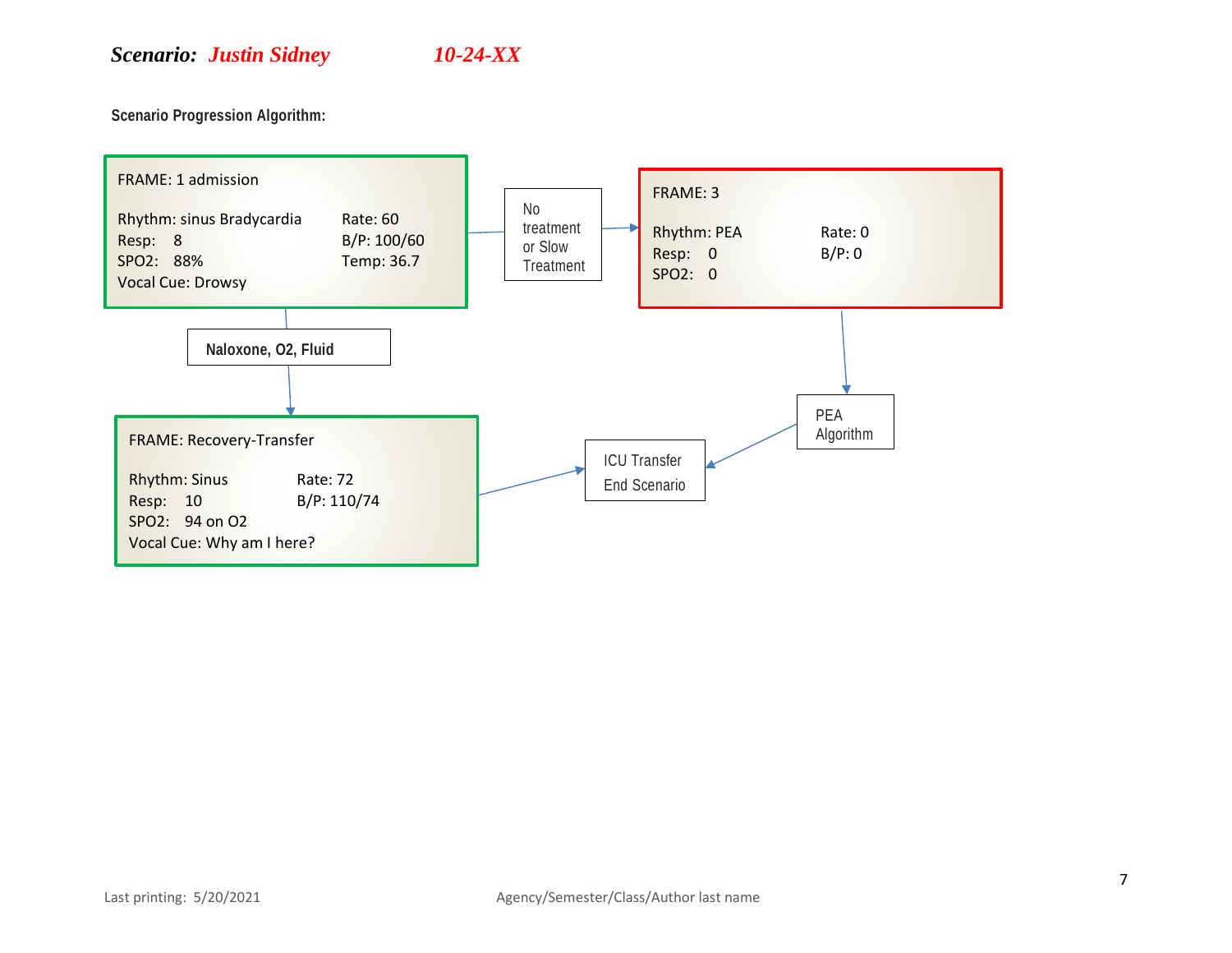

# **PATIENT ACTOR INFORMATION**

### **Patient Actors Roles:**

Friend

### **Suggested Dialogue for each Actor**

"I didn't know him that well" "He seemed a little down lately" "I don't know much about him"

# **Key Points to emphasize:**

Friend Can't provide much information—sorry he didn't know him better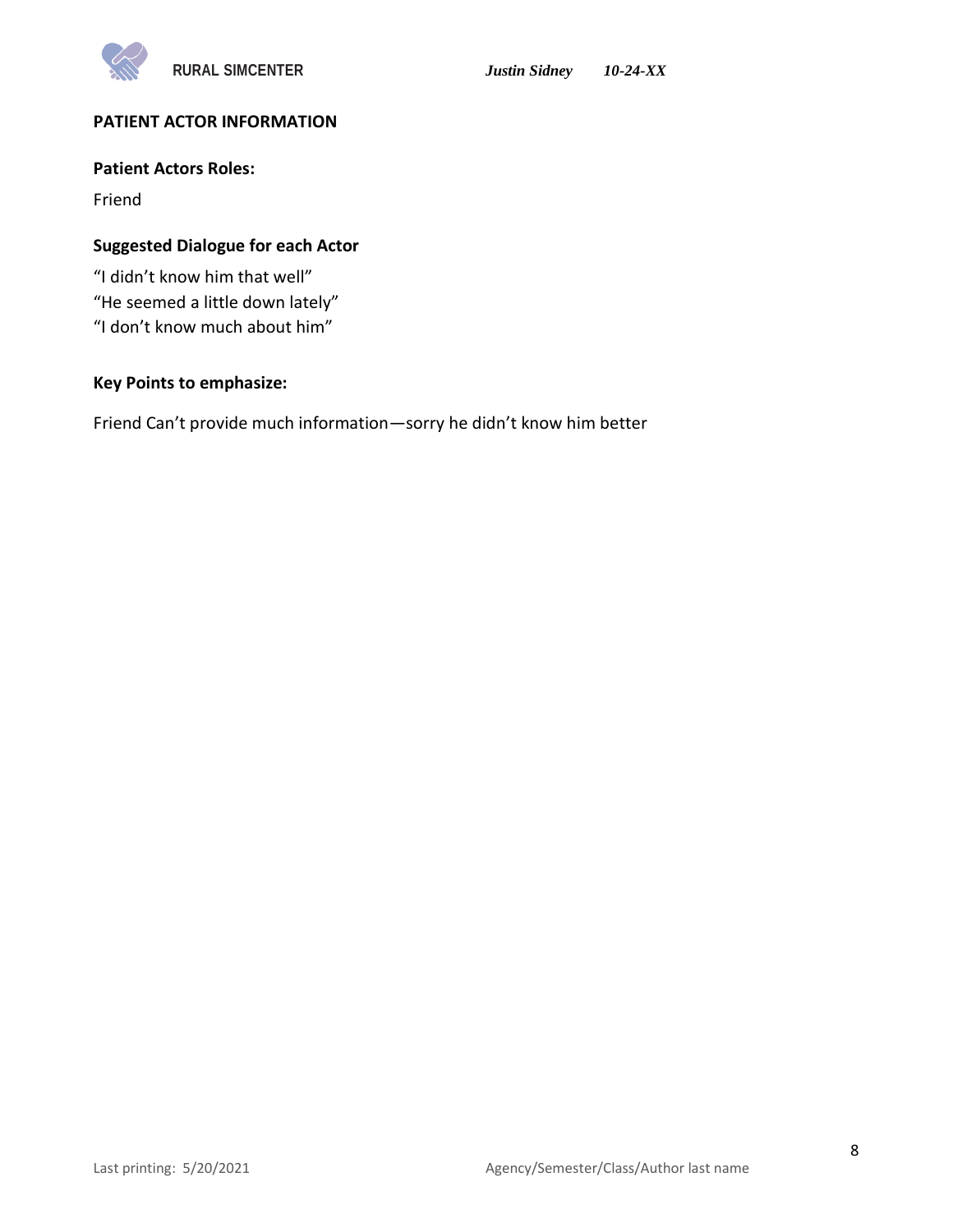# **Debriefing Points**:

Instructors should developed a structured debriefing and develop questions related to:

- 1. Print Objectives here:
	- 1. Recognize clinical signs of opioid poisoning How quickly was it apparent that the patient was unstable with possible opioid overdose?
	- 2. Was there sufficient history to determine cause of respiratory depression?
	- 3. Were there any issues with naloxone administration
	- 4. Was the team able to demonstrate professionalism and communication skills when speaking with consultants and working in team.
	- 5. Were you able to determine appropriate consultation/labs
- 2. Teamwork
	- a. What were the team roles and who was the leader?
	- b. Was the workload distributed?
	- c. Did the team have a shared mental model?
	- d. Was communication clear and effective?
	- e. Mutual Respect for team and patient
- 3. Patient Safety Patient started on naloxone drip for sustained action against opioids. Refer to psychiatry to address depression and suicide attempt.

### Tips for Debriefing

- 1. Learner focused
- 2. Allow enough time for learning (2-3 times the scenario length)
- 3. Focus on the process not the individual
- 4. Keep the debriefing positive